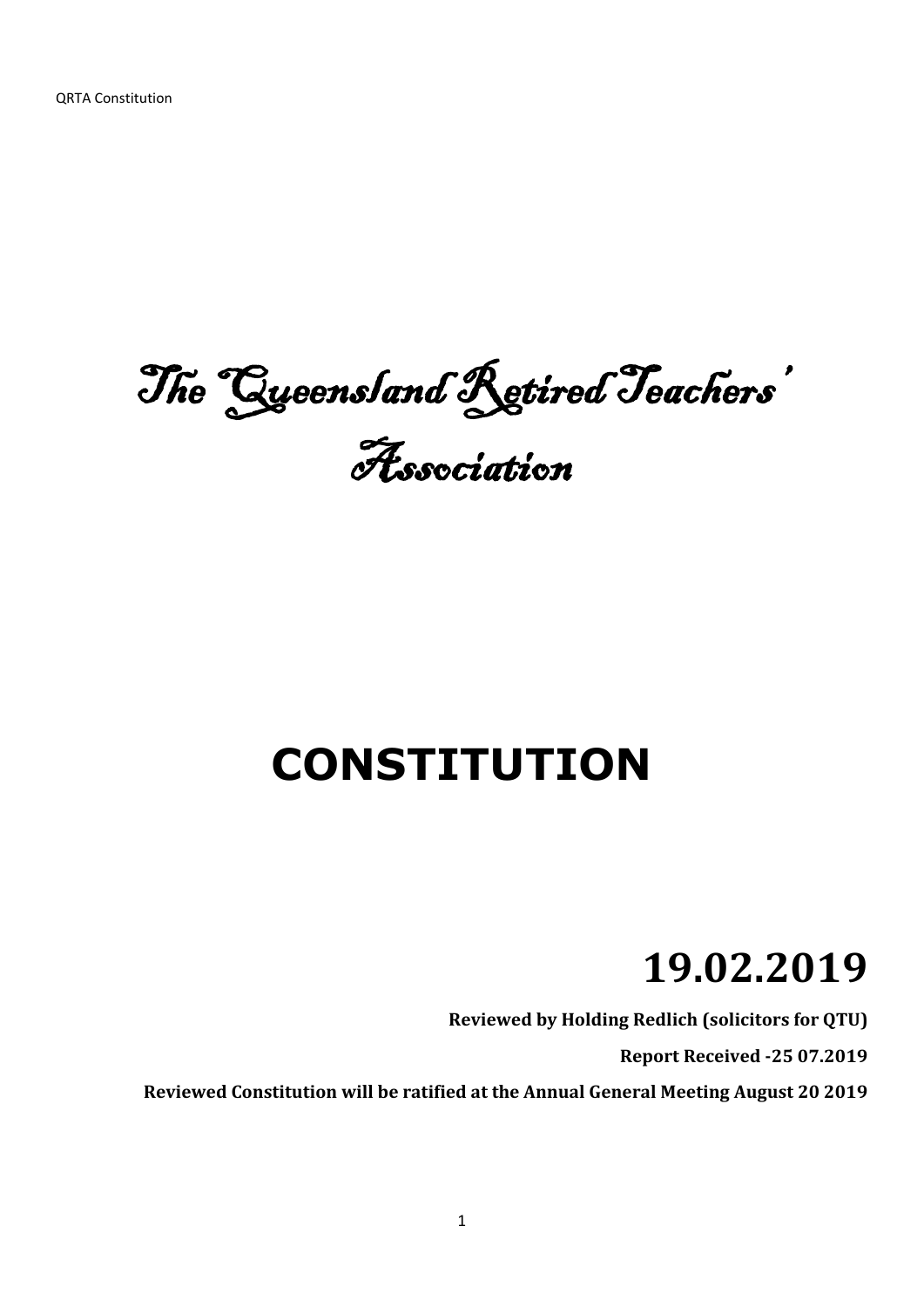QRTA Constitution

# **1 NAME**

The name of the Association shall be the Queensland Retired Teachers' Association and hereafter referred to as the Association.

# **2 OFFICE OF THE ASSOCIATION**

The office of the Association shall be located in the Queensland Teachers Union Building.

# **3 COMMUNICATION**

The postal address of the Association shall be that of the Queensland Teachers' Union.

The email address is qrtasec@gmail.com.

# **4 AIMS**

The Aims of the Association shall be;

**4.1** to advise and assist the Queensland Teachers Union of Employee on appropriate policy concerning retirement of teachers and their welfare.

**4.2** to promote, foster and encourage such ventures as may be appropriate for the benefit, social comfort, and advancement of members.

**4.3** to present the views of members to the appropriate Government and Statutory Authorities.

**4.4** to affiliate with any non-party political body approved by members at a General Meeting.

**4.5** to seek to ensure equity for all members

**4.6** to take any other action which seeks to further the aims of the Association

**4.7** to support organizations or groups in the pursuit of their educational, cultural, or social needs. The Executive Committee must approve financial support before implementation.

## **5 MEMBERSHIP**

## **5.1 Membership of the Association** shall be open to;

**5.1**.1 all retired Queensland employees from any educational facility.

**5.1**.2 any retired person who held a position allied to education in an interstate or overseas educational facility.

**5.1**.3 the relative of any financial member, or relative of a deceased member who makes application for membership

**5.1**.4 any retired staff member of the Queensland Teachers' Union.

**5.2 Life Membership** may be conferred, on the recommendation of the Executive Committee, at a General Meeting on any member for outstanding service to the Association.

**5.2**.1 It shall be the responsibility of the proposer of the motion for Life Membership to present to the Executive Committee a written summary of the contributions made to the Association by that proposed Life Member.

## **5.3 Registration of Membership**

**5.3**.1 A member may resign membership at any time upon notifying the Executive Committee in writing.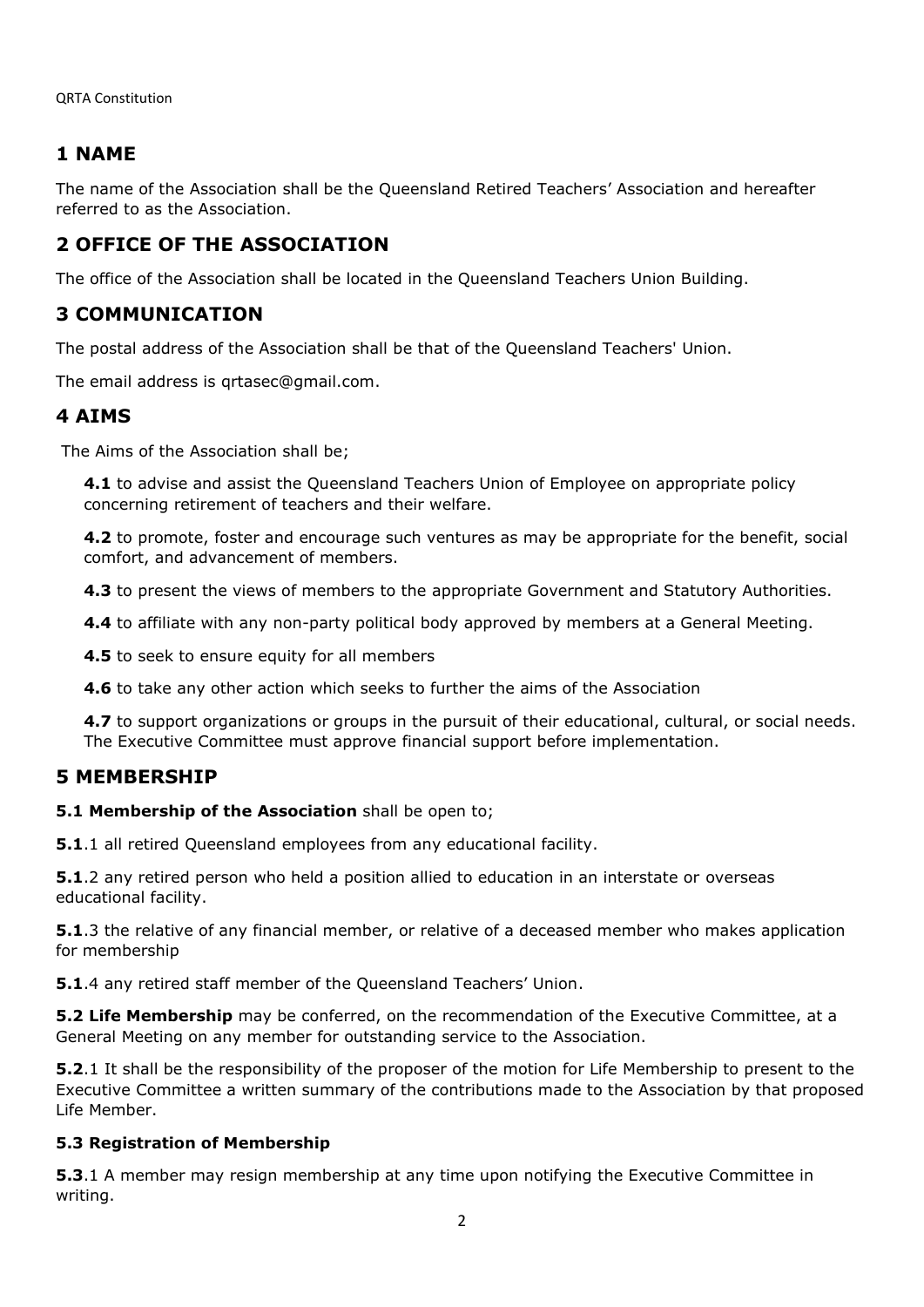**5.3**.2 Resignation shall not entitle a member to a refund of subscription fees paid nor to any privileges of membership.

# **6 SUBSCRIPTION**

**6.1** Members joining the Association shall be required to pay a **Joining Fee.** The amount as determined at the Annual General Meeting of the Association on Notice of Motion by the retiring Executive Committee.

**6.2** In addition, all members new and existing, who wish to receive full membership entitlements (receipt of Teachers Journal, QRTA digest, Program of Events and membership of the Union Shopper) shall be required to pay an **Annual Subscription Fee.** The amount as determined at the Annual General Meeting on Notice of Motion by the retiring Executive Committee.

**6.2**.1 Such Annual Subscription Fees must be paid by **31 March** each year.

**6.2**.2 Members whose Annual Subscription Fee remains unpaid on 30 September, lose full membership entitlements. (6.2)

# **7 MANAGEMENT**

**7.1** All members shall abide by the Constitution of the Association.

**7.2** Control of the Association shall be vested in the Annual General Meeting and the Special Meeting.

**7.3** Between Annual General Meetings, the Management of the Association shall be vested in the Executive Committee.

# **8 EXECUTIVE COMMITTEE**

**8.1** The Executive Committee shall consist of the Past President and up to twelve (12) elected members, who shall be elected at the Annual General Meeting.

**8.2** The Positions on the Committee shall be as follows:

- 1 President
- 2 Vice-President
- 3 Secretary
- 4 Treasurer
- 5 Membership Secretary
- 6 Immediate Past President
- **8.3** Additional positions may be included as required
	- 1 Minutes Secretary
	- 2 Welfare Officer
	- 3 Marketing /website management
	- 4 Archivist
	- 5 Events Organiser
	- 6 Digest Editor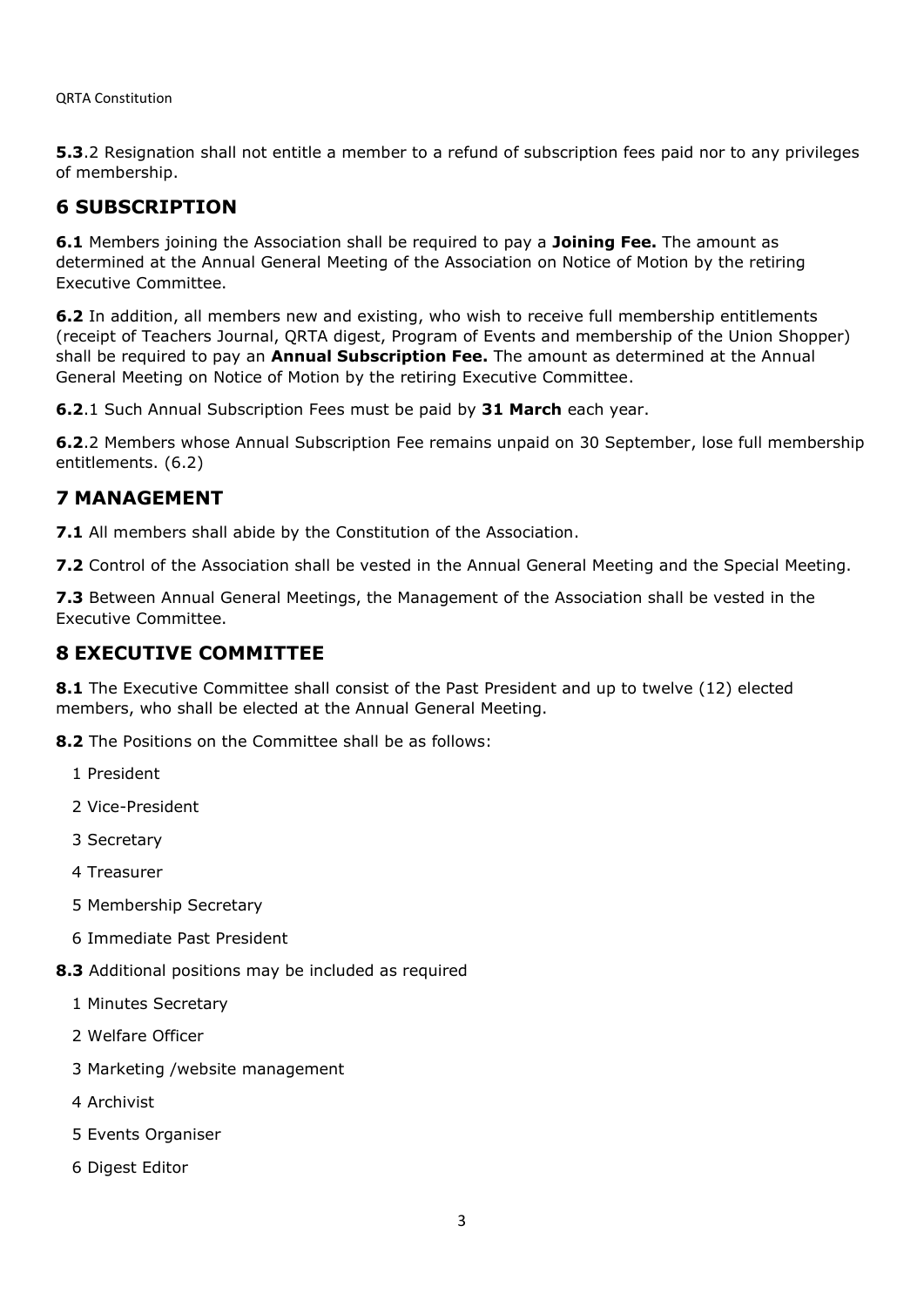**8.3** Following the election of the President the Chairperson shall call nominations from the floor for the remaining elected positions of the Executive Committee.

**8.4** If more than the required number of nominations is received for any position, voting shall be by secret ballot.

**8.5** All members shall hold office until the next Annual General Meeting.

**8.6** Retiring members of the Executive Committee shall be eligible for re-election.

8.7 Any casual vacancy arising on the Executive Committee shall be filled by that Committee and the appointee shall hold office until the next Annual General Meeting.

**8.8** At all meetings of the Executive Committee not fewer than five (5) members shall constitute a quorum.

**8.9** At all meetings of the Executive Committee a simple majority of the votes of the members present shall be required to carry any motion.

**8.10** If any member of the Executive is absent for three (3) consecutive meetings of the Committee, without satisfactory explanation, the position may be declared vacant by the Committee.

# **9 DUTIES AND POWERS OF THE EXECUTIVE COMMITTEE**

The Executive Committee, in addition to the other powers conferred by these rules and subject to all resolutions passed by Annual General Meetings and Special Meetings shall have the following powers:

**9.1** Manage and generally control the Association

**9.2** Enter into contracts on behalf of the association

**9.3** Expend funds from time to time as may be necessary in carrying out the aims of the Association.

**9.4** Carry out any other financial transactions authorized by a Special Meeting called for the purpose or by an Annual General Meeting.

**9.5** Call Annual General and Special Meetings of the Association.

**9.6** Organise and conduct social events and other gatherings for the enjoyment or benefit of all members.

## **10 OFFICE BEARERS**

10.1 The office bearers shall consist of:

- 1 President
- 2 Vice President
- 3 Secretary
- 4 Treasurer
- 5 Membership Secretary
- 6 Immediate Past President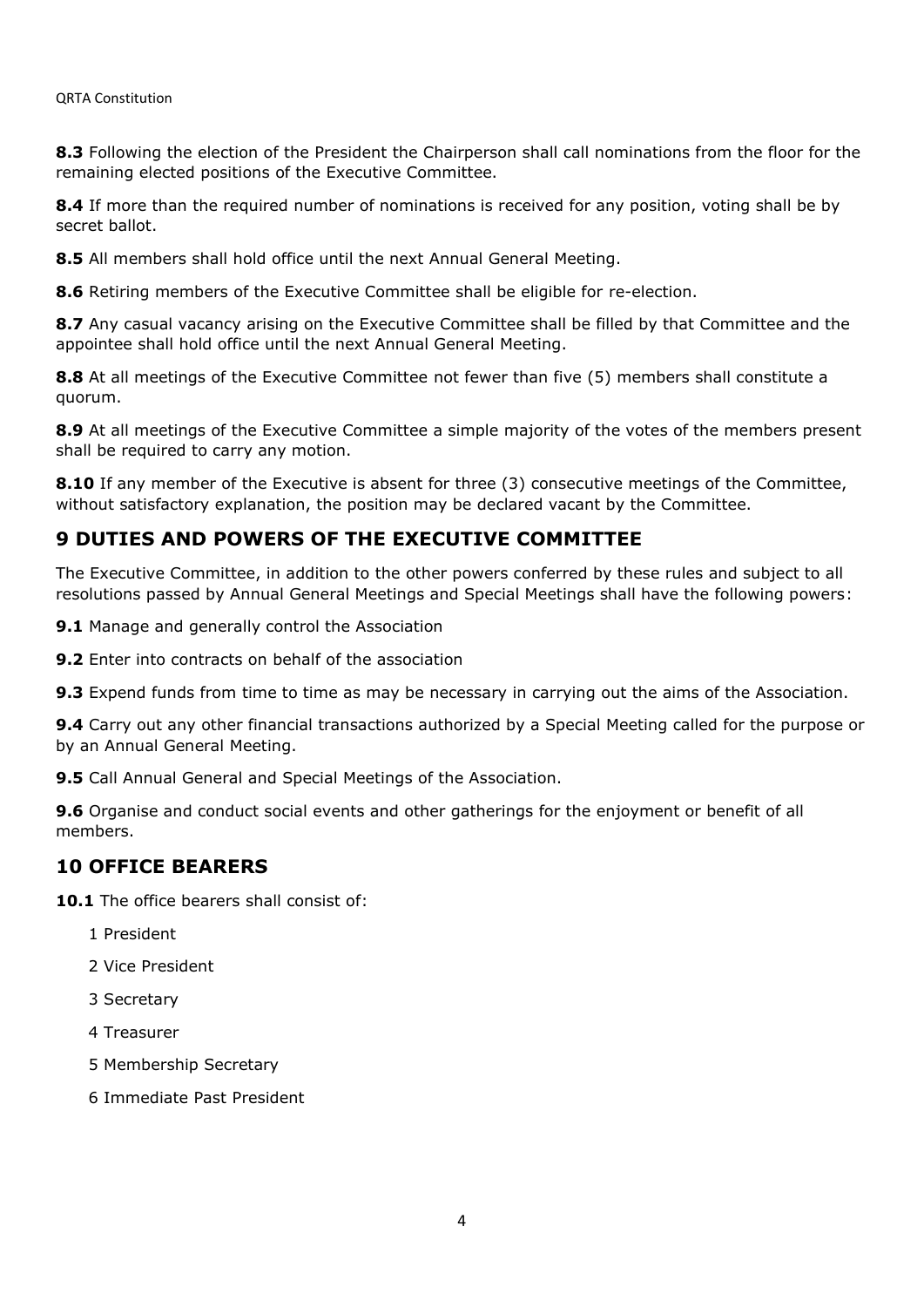# **11 DUTIES OF OFFICE BEARERS**

## **11.1 The Presiden**t shall;

**11.1**.1 preside over meetings of the Association and of the Executive Committee and shall be responsible for the presentation of an Annual Report to be submitted to the Annual General Meeting.

**11.1**.2 ensure that all members abide by the rules of the Constitution, and that all members of the Executive Committee perform their duties in the interest of the Association.

## **11.2 The Vice President** shall;

**11.2**.1 assist the President and act as President during any absence of that officer.

**11.2**.2 preside at meetings in the absence of the President. In the absence of both the President and Vice President, the meeting shall elect chairperson.

## **11.3 The Secretary** shall;

**11.3**.1 keep records of all business transactions at all meetings of the Association and of the Executive Committee and shall deal with Correspondence as directed

**11.3**.2 perform all secretarial duties under the general direction of the Executive Committee

**11.3**.3 consult the President on emerging matters and on matters requiring attention before meetings

**11.3**.4 keep an up to date copy of the Constitution of the Association, which shall be available to all members at all meetings.

**11.3**.5 notify members of meetings of the Association at the direction of the Executive Committee or the President

**11.3**.6 be the custodian of all Association Reports and records except those held by the Members Secretary or archivist.

**11.3**.7 assist the President in the compilation of the Annual Report.

## **11.3**.8 be assisted by a **Minutes Secretary** who shall;

**11.3**.8.*1* take the minutes for Executive Meetings, Annual General Meeting and Special Meetings.

**11.3**.8.*2* keep records of all meetings.

**11.3**.8.*3* circulate previous minutes before each meeting.

## **11.4** The *Treasurer* shall;

**11.4**.1 deal with all moneys, issue receipts for all moneys received on behalf of the Association, keep financial records and perform other financial duties as directed by the Executive Committee.

**11.4**.2 submit a statement of financial position together with all accounts for payment at each meeting of the Executive Committee.

**11.4**.3 present at each Annual General Meeting a duly audited financial statement showing receipts and payments of the Association and the balance sheet for the year under review.

**11.4**.4 on relinquishing office promptly deliver or cause to be delivered to the President all books and records and all moneys belonging to the Association, which were the Treasurers responsibility together with an audited statement of Finances.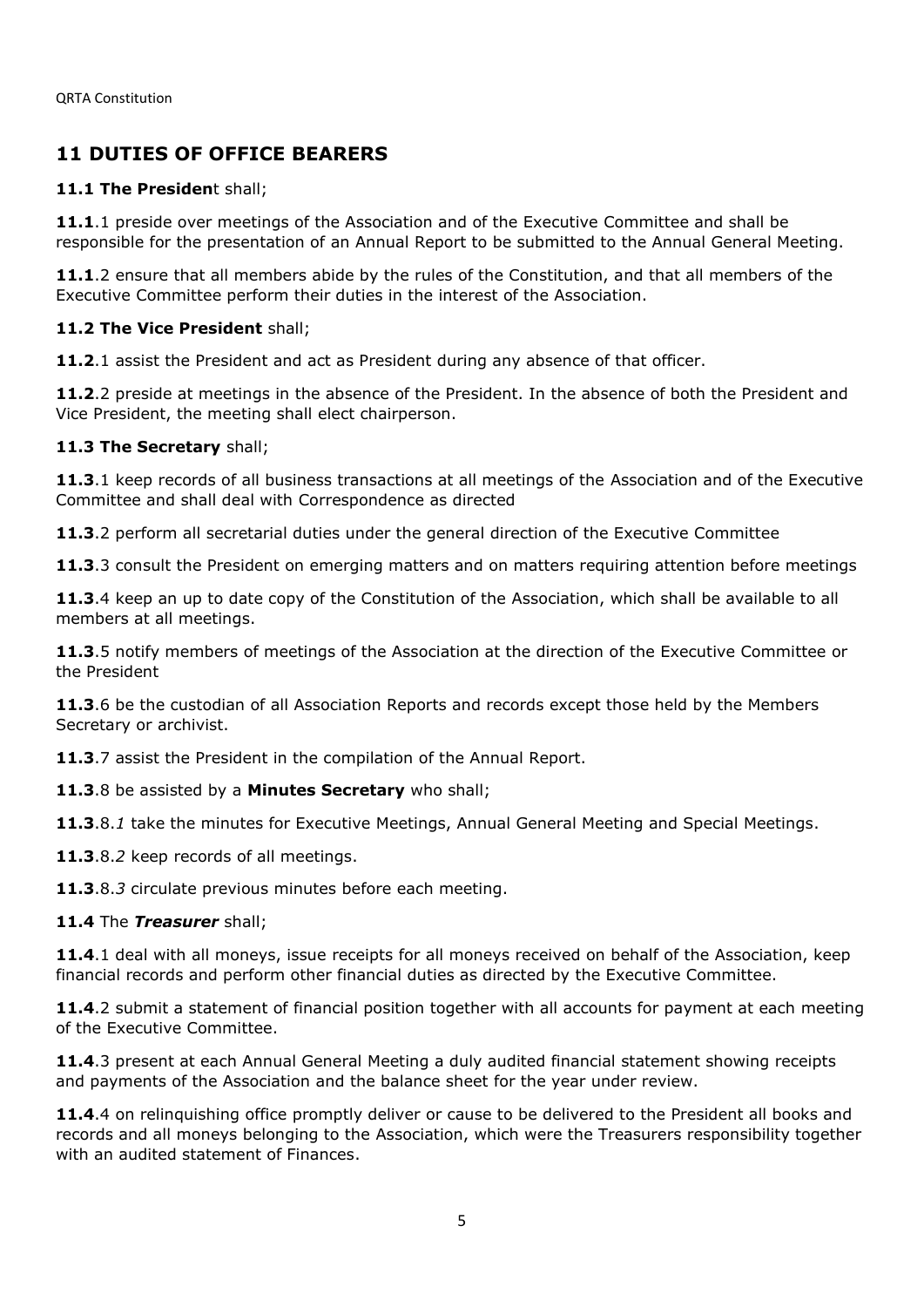## **11.5** The *Membership Secretary* shall;

**11.5**.1 record the names and addresses of all members in a Register of Members.

**11.5**.2 issue receipts for all moneys received for the membership of the Association, bank such moneys and notify the treasurer at least monthly.

**11.5**.3 forward necessary documentation to all new members.

**11.5**.4 provide membership reports to the President and Executive Committee.

## **12 SUB-COMMITTEES**

**12.1** The Executive Committee shall have the power to form subcommittees for special purposes consistent with the aims of the Association.

**12.2** Such subcommittees shall perform duties as allocated to them under the general supervision of the President who shall be an ex-officio member of every subcommittee.

**12.3** All subcommittees so formed shall report regularly on their progress to the Executive Committee and on completion of the task for which they were formed, submit final written reports and, where necessary, be disbanded.

## **13 FUNDS**

**13.1** All moneys shall be deposited in the name of the Association in such account as the Executive Committee may direct.

13.2 All cheques and other financial documents drawn on the accounts of the Association shall be **signed conjointly by any two signatories designated by the Executive Committee.**

**13.3** The funds of the Association shall be devoted solely to promoting the stated aims, and no payment either directly or indirectly shall be made for services to the Association or for other than legitimate expenses in its work. The Executive Committee, however, may pay honoraria to such office bearers as may be directed by the Annual General Meeting.

**13.4** Donations from the funds may be made to organisations concerned with the furthering of educational aims or of medical or health programs.

**13.4**.1 Such donations may be allocated by a majority vote of the Executive Committee at any such Committee Meeting.

**13.4**.2 The treasurer shall clearly record such donations in his Annual Report for the information of Association's Members.

**13.5** Funds may be made to available to subcommittees to carry out duties allocated to them.

13.5.1 The funds so allocated are to be operated by the coordinator of the sub committee who shall provide the Treasurer with details of any expenditure.

**13.6** In the event of the dissolution of the Association, the balance of the Association, after payments of all debts shall be handed to the General Secretary of the Queensland Teacher's Union of Employees.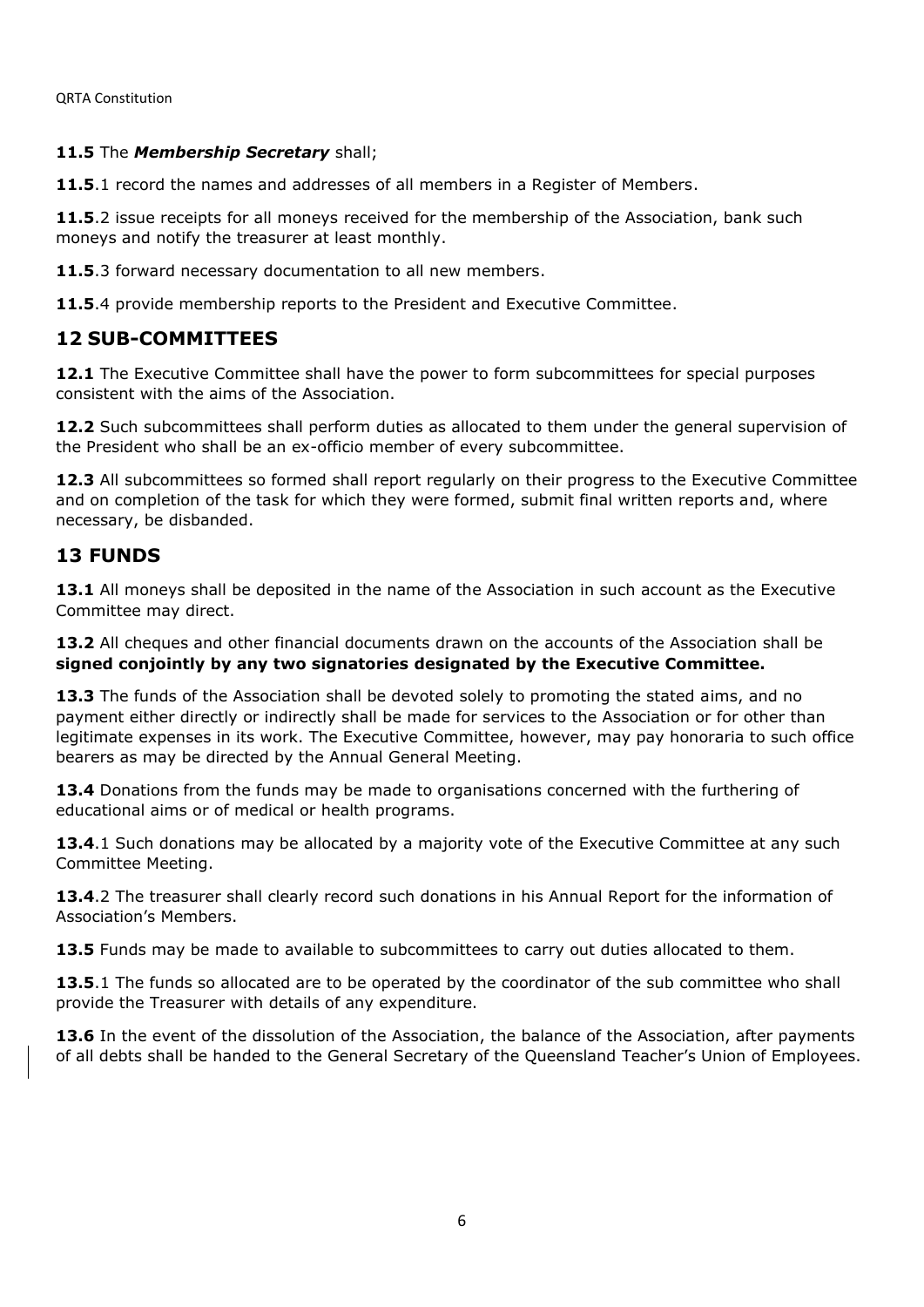# **14 DISSOLUTION**

**14.1** The Association may be terminated only by resolution carried at a special meeting convened for such a purpose.

**14.1**.1 Such resolution may be carried out only by at least two-thirds of the financial members present, entitled to vote and voting.

**14.1**.2 Should financial membership fall below ten (10) members, the quorum for the Special Meeting shall be two-thirds of the remaining financial members.

## **15 ALTERATIONS TO THE CONSTITUTION**

**15.1** The Constitution may be altered only by resolution carried by a two-thirds majority of those members present and voting at an Annual General Meeting or Special Meeting.

**15.2** Notice of motion to alter the constitution must be signed by the proposer and the seconder and be sent to the Executive Committee.

**15.3** Notice of the proposed alterations must be included in the notice convening the Annual General or Special Meeting.

## **16 FINANCIAL YEAR**

**16.1** The Financial Year of the Association shall be from first July of one year to 30 June of the following year.

## **17 AUDITORS**

**17.1** An Auditor shall be appointed each year at the Annual General Meeting.

**17.2** The Auditor at all times shall have access to all of the Association Financial Records and shall have the right to obtain explanations relative to those financial records.

**17.3** The Auditor shall conduct an annual audit and any investigations as required by the Executive Committee.

## **18 MEETINGS**

#### **18.1 Executive Committee** shall;

**18.1**.1 hold meetings at least once every calendar month except in January to attend to the affairs of the Association.

**18.1.**2 hold Special Executive meetings as deemed necessary by the members of the Committee.

18.1.3 advise members of the dates of General Meetings by notice in the Queensland Teacher's Journal or as determined by the Executive Committee.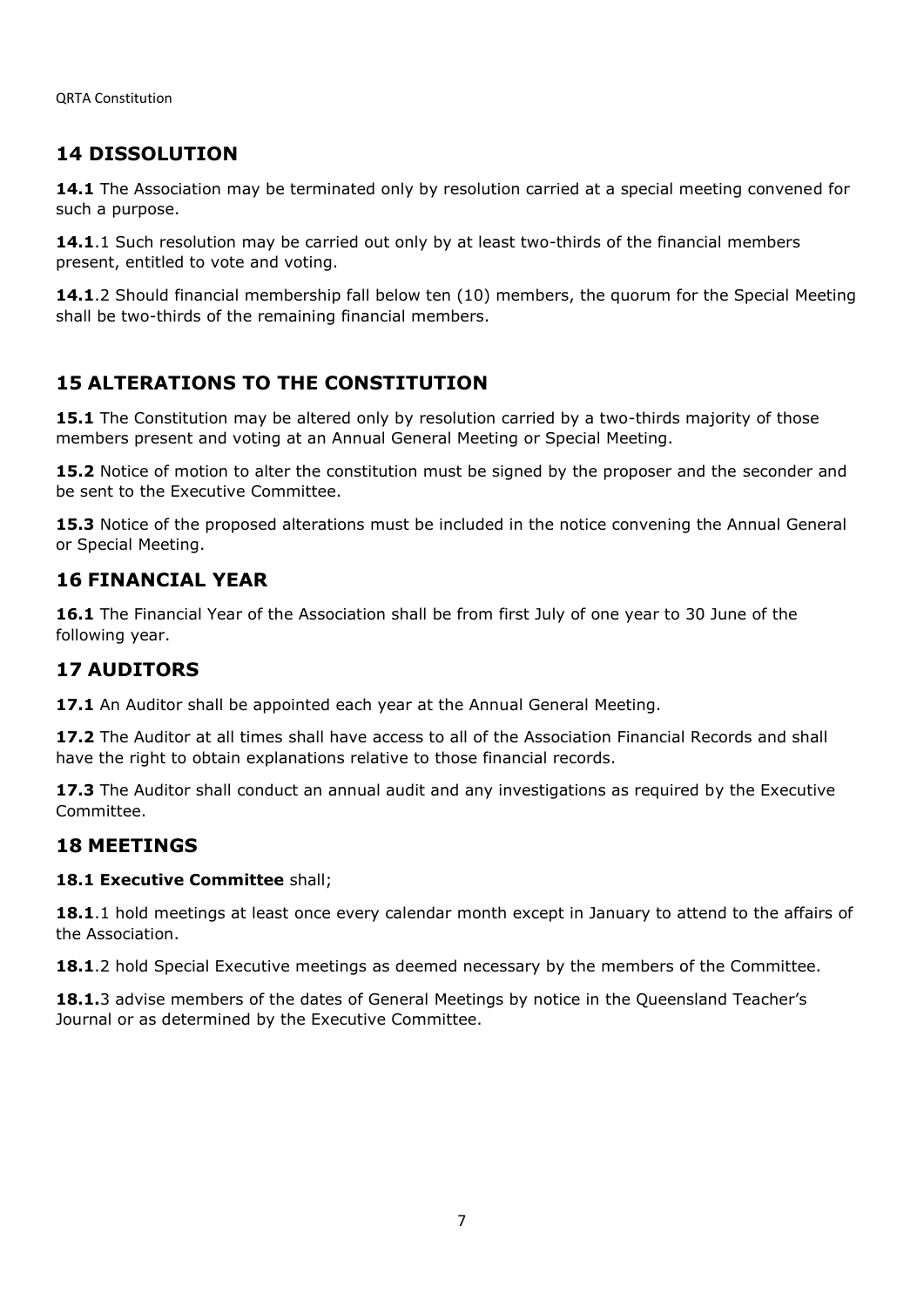## **18.2 Special Meetings**

**18.2**.1 Special Meetings of the Association shall be called for specific purposes by the Secretary at the direction of the Executive Committee**, or**

**18.2**.2 Twenty (20) or more financial members may request a Special Meeting by submitting their request in writing to the President (or, in the absence of the President, Vice President) clearly stating their reasons. Such requisitions shall bear the signatures of each member requesting the Special Meeting.

18.2.3 Upon receiving this request, the President or Vice President shall direct the Secretary to call a Special Meeting.

**18.2**.4 Notice of Special Meeting shall be given in the Queensland Teachers' Journal, or as determined by the Executive Committee, at least fourteen (14) days prior to the proposed meeting date.

**18.2**.5 At Special Meetings no other business than that for which the meeting is called shall be dealt with.

**18.2.**6 In the case of a Special Meeting called by requisition served upon the President or Vice President, no such meeting shall proceed unless seventy-five percent (75%) of the signatories are present.

## **18.3 Annual General Meeting**

**18.3**.1The Annual General Meeting shall be held between 1 July and 30 September each year.

**18.3**.2 The date of the Annual General Meeting shall be decided by the Executive.

**18.3**.3 The Secretary shall give at lease fourteen (14) days clear notice of intention to hold such a meeting.

18.4.4 Notice of meeting shall be given, by notice to the Queensland Teachers Union Journal or as determined by the Executive Committee.

**18.4**.5 **Agenda at Annual General Meeting** The agenda and order of business at the Annual General Meeting shall be as follows:

- a) Welcome, including special visitors
- b) Apologies
- c) Confirmation of minutes of previous Annual General Meeting
- d) Receipt and Adoption of Annual Report
- e) Receipt and Adoption of Auditors report and Financial Statement
- f) Honoraria
- g) Election of Office Bearers
- h) Appointment of Auditor
- i) Alterations to the Constitution under written notice
- j) General Business relating to the Association as a whole.
- k) Closure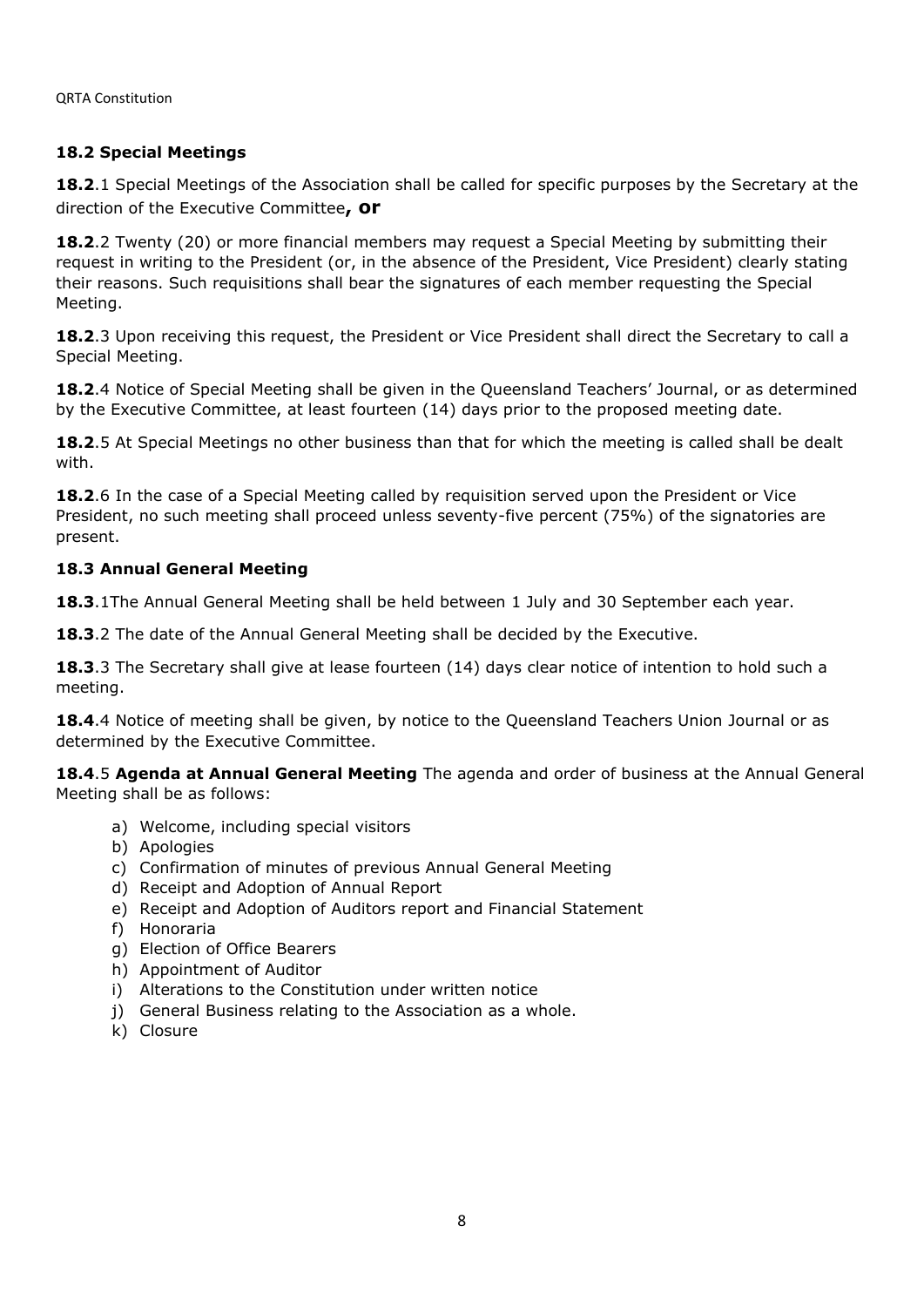# **19 QUORUMS**

19.1 Quorum for various meetings shall be:

- **19.1**.1 Emergency Executive Meeting– not fewer than three (3)
- **19.1**.2 General Executive Meeting –five (5) members
- **19.1**.3 Special Meetings five (5) members (except those meetings called by requisition)
- **19.1**.4 Annual General Meeting eight (8) members

# **20 VOTING**

**20.1** Only financial members may vote at any meeting of the Association and such vote shall be made in person.

**20.2** Voting at any meeting shall be by show of hands, unless three (3) members present request a secret ballot which then shall be conducted.

**20.3** Voting during elections conducted at the Annual General Meeting shall be by secret ballot.

## **(see 8.4)**

**20.4** Where elected members of the Executive Committee are also nominated delegates for Branches, they shall be entitled to a vote in each capacity.

# **21 BRANCHES AND GROUPS**

**21.1** Where at least ten (10) financial members of the Association can meet in any locality, the Executive may establish a Branch. Branch organisation shall follow broadly that of the Central Body of the organisation.

**21.2** Where at least five (5) financial members of the Association can meet in any locality the Executive Committee may establish a Group

**21.3** For Administrative purposes, the Executive Committee may grant each **Branch** or **Group**  annually such sum as shall be determined by the Executive Committee.

**21.4** All Branches and Groups shall be invited to forward annually to the Association Treasurer, details of expenditure of administrative funds provided by the Executive Committee, these to be signed by a Branch (or Group) member or a copy of their audited Annual Financial Report.

# **22 DISPUTES**

**22.1** Disputes arising between the Association and its members, which cannot be amicably settled by the Executive Committee, shall be resolved by a majority decision of a panel of three (3) arbitrators appointed by the members present and voting at a Special Meeting called by the Executive Committee for that purpose.

**22.2** The decision of the panel shall be final and not subject to any appeal what so ever.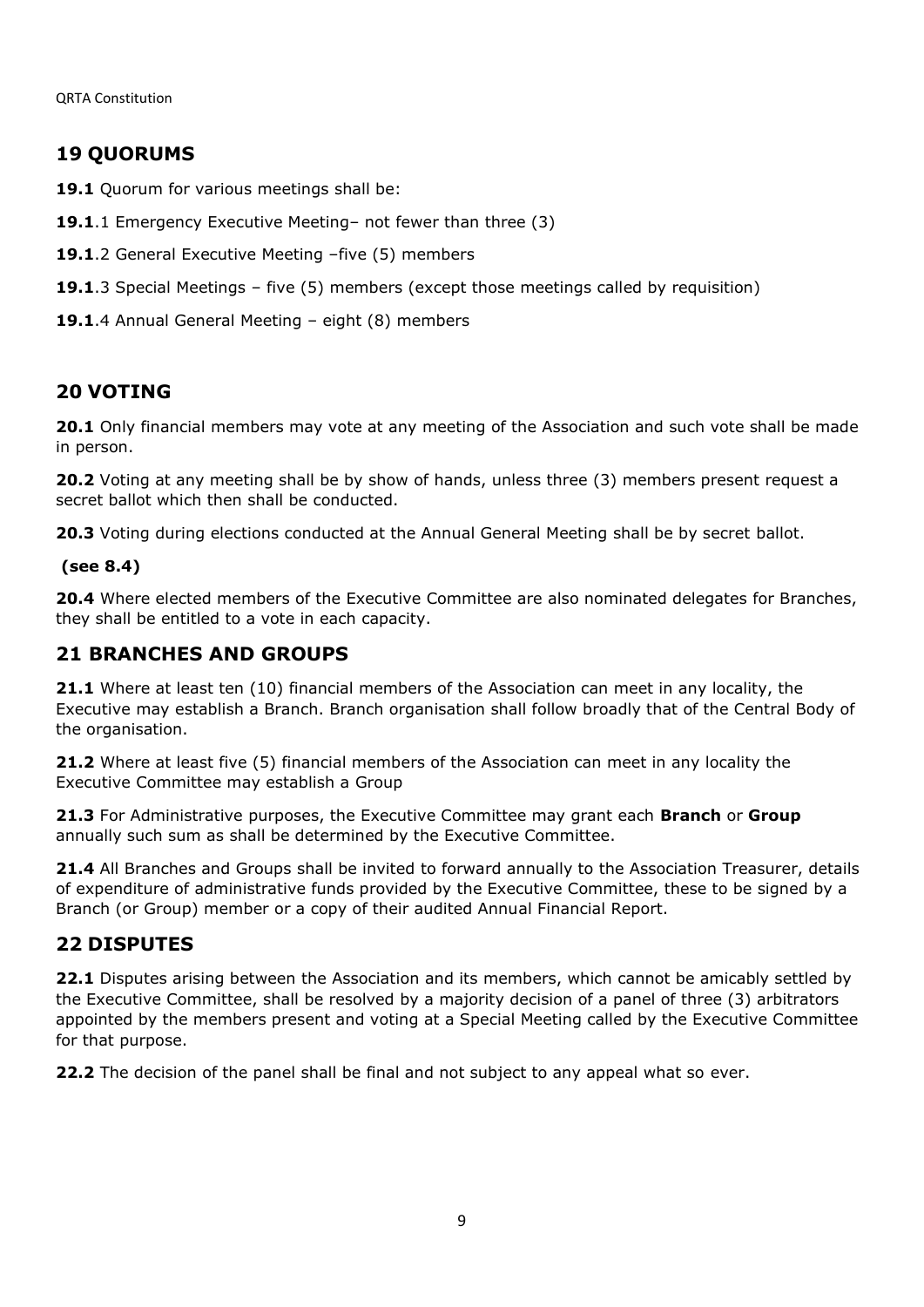# **STANDING ORDERS**

## 1 Motion to be Moved and Seconded.

Any motion shall, before discussed be moved and seconded.

## 2 Any member may move a motion

Any member present shall be entitled to move or second any motion.

#### 3 Speakers for and against

Not more than two speakers in succession shall speak for or against any question, and, if at the conclusion of the second speaker's remarks, and upon a call from the Chairperson, no other speaker rises to oppose the motion or amendment, the question shall be put to the vote.

## 4 Time for Speakers

The mover of a motion shall be allowed five minutes to present the motion. The seconder and subsequent speakers shall be entitled to three minutes, and the mover given three minutes for right of reply.

An extension of time (limit-one minute at the discretion of the *Chairperson*) may be granted by the meeting without debate.

#### 5 When Member can speak

No Member shall speak more than once to any motion or amendment unless with the permission of the meeting and/or *Chairperson.*

A Member may be invited to speak, or may seek to speak, to explain matter of a personal nature, or to explain some of the material part of speech which has been misquoted or misunderstood, but shall not introduce any new matter or interrupt any member in possession of the floor.

#### 6 When Seconder may Speak

A member who has seconded a motion or amendment without speaking to it at the time may speak at a later stage of the debate thereon.

#### 7 Amendments Moving an Amendment

After a motion has been moved and seconded, any member may move an amendment, such amendment to be handed to the *Chairperson* in writing.

If the amendment is seconded, it shall become the subject of discussion. Neither the mover nor the seconder of the original motion may move or second any amendment to it.

#### 8 Amendment must be relevant

An amendment must be relevant to the question, and so framed that it formed a sensible and consistent proposal.

An amendment must not be a direct negation of the original motion.

#### 10 No right of reply to Amendments

The mover of an amendment shall not have right of reply to the debate on such amendment.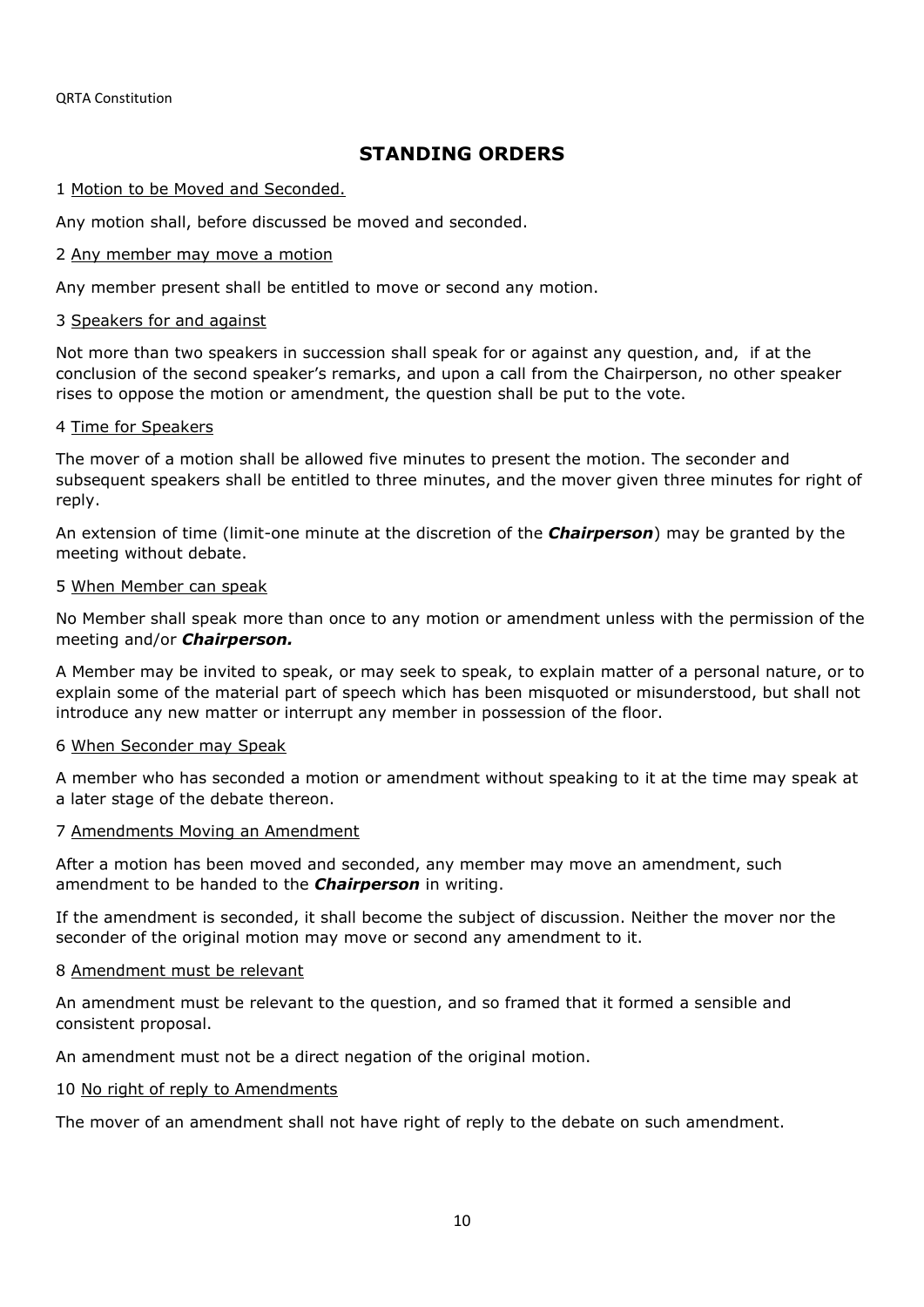#### QRTA Constitution

## 11 Substantive Motion

Should the amendment be carried, it shall become a substantive motion upon which further amendments may be moved, always providing that there shall not be, at one time, more than one amendment before the meeting.

## 12 Foreshadowed Amendments

Any member during a speech on an amendment shall have the right to foreshadow a further amendment but such foreshadowed amendment shall not formally come before the meeting until the motion or amendment before the Chair has been disposed of

The *Chairperson* may request the substance of any fore shadowed amendment.

## 13 Debarred from speaking to Amendment

A member who has spoken to a motion shall be debarred from speaking to an amendment until the amendment becomes the substantive motion.

## 14 Procedural Questions Thirty-minute time limit

Should any question have occupied the attention of the meeting for thirty minutes, the discussions on such question on such question shall be deemed to have closed.

The *Chairperson* shall forthwith call on the mover to reply, unless the meeting decides by resolution to continue the discussion of the matter in question for a further specified period.

#### 15 Superseding a Motion

A debate may be superseded by the carrying of a motion that the question be deferred, or referred to, by a motion agreed to, that the meeting proceed to the next business.

#### 16 Point of order

On a member rising during discussion to a point of order, the speaker shall sit down, and the member so rising shall state the point of order, and the *Chairperson* shall rule thereon.

#### 17 Disagreement with *Chairperson*

When a motion to disagree with the ruling of the *Chairperson* has been duly proposed and seconded, the *Chairperson* shall be allowed three minutes to speak in explanation of that ruling.

The mover of the motion shall then be allowed three minutes to speak in support of the motion.

The question shall then be put to the vote.

The *Chairperson* shall abide by the decision of the meeting.

## 18 **Chairperson** Vacates Chair

When a motion of dissent from the Chairperson's ruling is duly moved and seconded, the *Chairperson* shall vacate the Chair, and the Vice-President or member deputized by the Vice President, will take the Chair before such motion is discussed or voted upon.

## 19 "Gag" Motion

Any member who has not already spoken on the motion or amendment under discussion may formally propose, "That the question be now put" If formally seconded, the proposal shall be pit without further discussion. If carried by two-thirds of the members present and voting, the mover of the question shall have the right of reply, after which the motion shall be put to the vote.